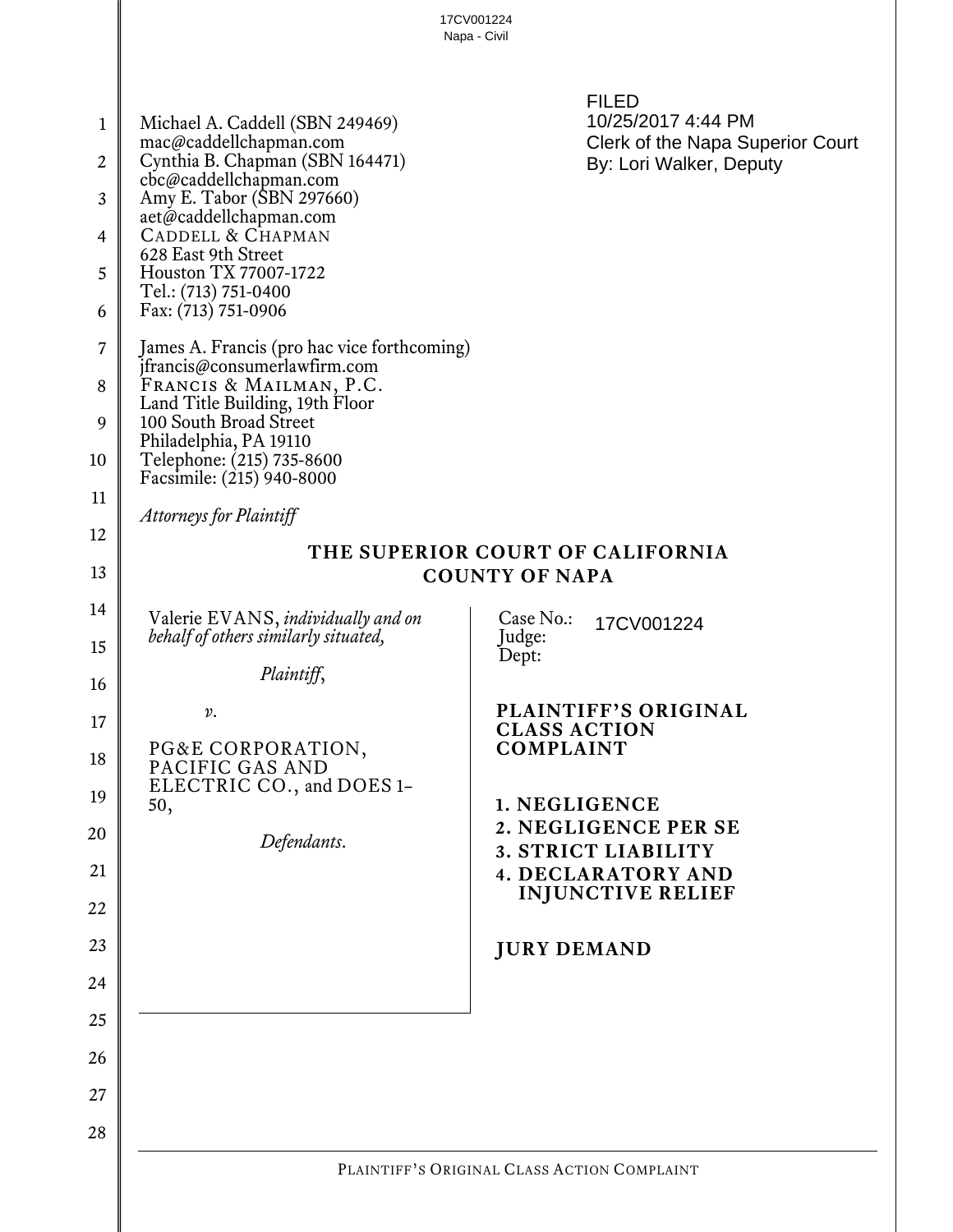1

2

Plaintiff Valerie Evans files this Original Class Action Complaint against PG&E Corporation, Pacific Gas & Electric Company (together, "PG&E"), and Does 1–50 (collectively, "Defendants").<sup>1</sup> Ms. Evans seeks damages on her own behalf and on behalf of all those whose property was damaged in the Southern LNU Complex Fire that devastated Napa and Solano counties beginning on October 8, 2017, and which continues to burn as of the date of filing this complaint.

## **I. PARTIES**

1. Plaintiff Valerie Evans is a resident of San Mateo, California who owns a condominium at 110 Bonnie Brook Drive, Napa, California, which was completely destroyed by the Southern LNU Complex Fire.

2. Defendant PG&E Corporation maintains its headquarters at 77 Beale Street, San Francisco, California, and is incorporated in California.

3. Defendant Pacific Gas and Electric Company is a subsidiary of PG&E Corporation. It maintains its headquarters at 77 Beale Street, San Francisco, California, and is incorporated in California.

4. The true names of Does 1–50 are unknown to Plaintiff, who sues these Defendants under fictitious names pursuant to CALIFORNIA CODE OF CIVIL PROCEDURE § 474. The fictitiously named Defendants are contractors hired by PG&E to clear vegetation and/or trim and fell trees around power lines in Napa County. Plaintiff will amend this Complaint to allege the true names of the Doe Defendants once they are learned through discovery.

## **II. JURISDICTION AND VENUE**

5. This Court has subject-matter jurisdiction over the causes of action asserted here pursuant to California Constitution, Article VI, § 10, because this case is a cause not given by statute to other trial courts.

 $\frac{1}{1}$ Ms. Evans' allegations are made on personal knowledge as to her experiences and on information and belief, based on the investigation of her counsel, as to all other matters.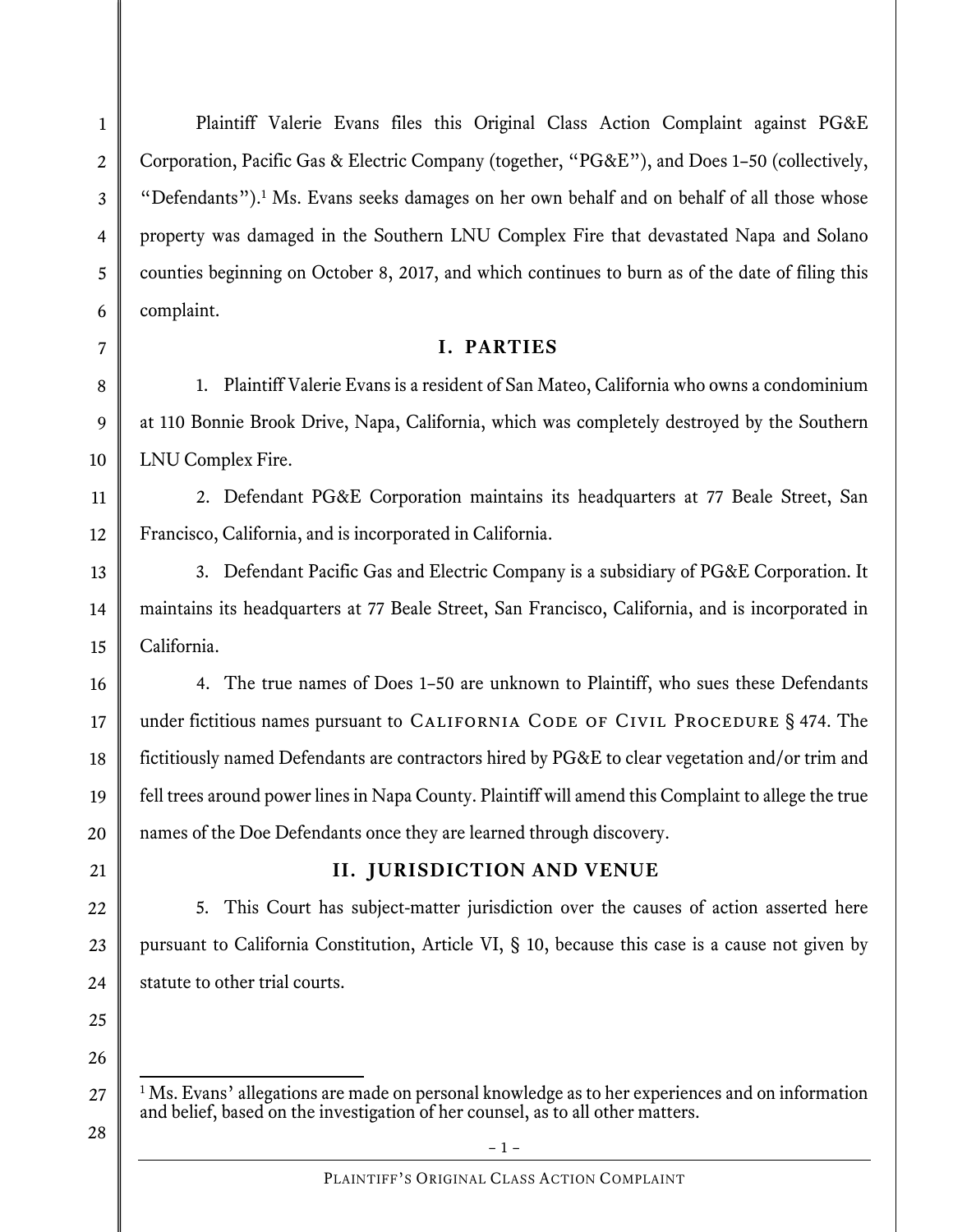6. This Court has personal jurisdiction over PG&E because PG&E does business in California and maintains its headquarters in San Francisco, California.

7. This Court has personal jurisdiction over Does 1–50 because they do business in California.

8. Venue is proper in this Court because the conduct at issue took place and had an effect in this County.

## **III. FACTUAL ALLEGATIONS**

9. The Southern LNU Complex Fire began on or around 9:52 pm on October 8, 2017, in mountainous, brush, grass, and forest-covered land off Atlas Peak Road, south of Lake Berryessa in Napa County. The fire began when high winds blew vegetation and/or trees into contact with electrical transmission or distribution lines ("power lines") owned, operated, controlled and/or maintained by PG&E and maintained under contract from PG&E by Does 1–50.

10. The windstorm quickly spread the fire though dry grass and brush, which was especially thick because of heavy rains Napa County had experienced in the Spring of 2017. It climbed over the mountain ridge and descended into Napa Valley, devastating homes and wineries in the area.

11. Local residents were forced to evacuate, as fire fighters struggled to bring the catastrophic blaze under control. Some tragically were unable to escape and lost their lives to the fire.

12. At least 481 structures were destroyed, and 1,052 were damaged or threatened.

13. As of the filing of this Complaint, the fire has already burned over 50,000 acres of land in Napa and Solano Counties. The fire is now 96% contained.

14. Ms. Evans owns a condominium unit at 110 Bonnie Brook Drive, Napa, California in the Creekside property at Silverado Resort. Her condominium unit completely burned to the ground in the Southern LNU Complex Fire. Ms. Evans lost her entire condominium and all of its furnishings and contents, including one-of-a-kind artworks, rare trees in her garden, and irreplaceable vintage collectibles from around the world.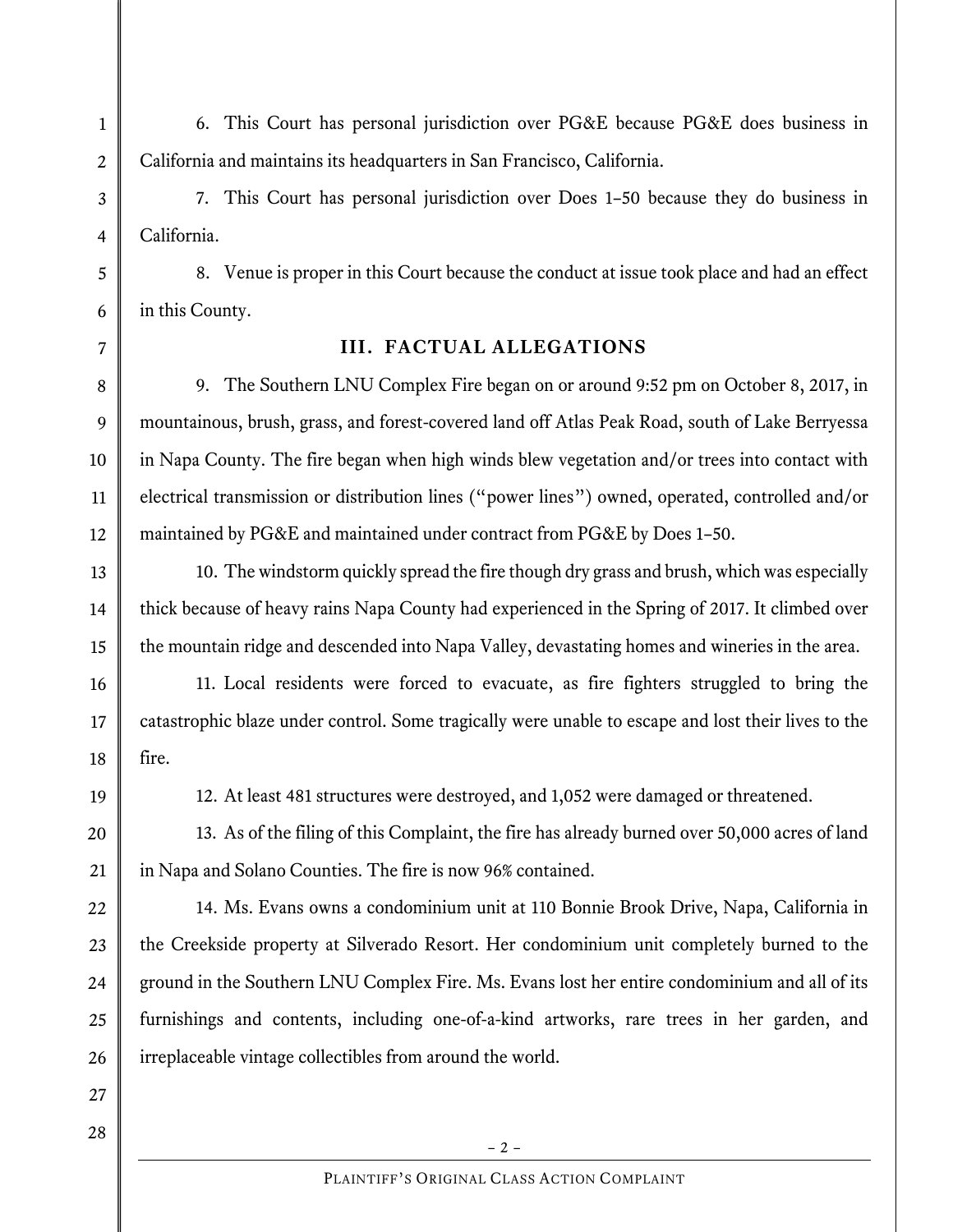15. The Southern LNU Complex Fire was a foreseeable, preventable tragedy. Vegetation and trees coming into contact with power lines is a common and well-understood cause of wildfires. Public utilities like PG&E and its contractors have non-delegable duty, when owning, operating, and maintaining power lines in proximity to vegetation and trees, to clear the vegetation a reasonable distance from the power lines and trim and/or fell hazardous trees so that wind or other foreseeable conditions will not start a dangerous fire.

16. On information and belief, Defendants did not act reasonably and prudently to protect public safety by appropriately clearing vegetation and trimming and/or felling trees near power lines in the Atlas Peak area in 2017. Vegetation growth was particularly heavy in Napa County because of heavy rains in the Spring of 2017. In addition, the preceding years of drought had left trees near power lines weakened, fragile, and prone to break or topple in high winds.

17. Making matters worse, Northern California often experiences hot, dry winds, known as the "Diablo" winds, in the Fall. These dangerous winds occur when inland areas of high pressure descend rapidly from the mountains toward areas of low pressure at the coast. It is well known that the Diablo winds can create dangerous conditions highly conducive to the spread of wildfire.

18. Despite these dangers, apparent to a reasonably prudent person and actually known to Defendants, PG&E and Does 1–50 failed to adequately clear vegetation and trim and/or fell trees from the vicinity of power lines they owned, controlled, operated and/or maintained in Napa County in 2017.

## **IV. CLASS ALLEGATIONS**

Ms. Evans brings this case as a class action, pursuant to CALIFORNIA CODE OF CIVIL PROCEDURE § 382 on behalf of the following Class:

All owners of real and/or personal property in Napa and Sonoma Counties, California, whose property was damaged by the Southern LNU Complex Fire beginning on October 8, 2017.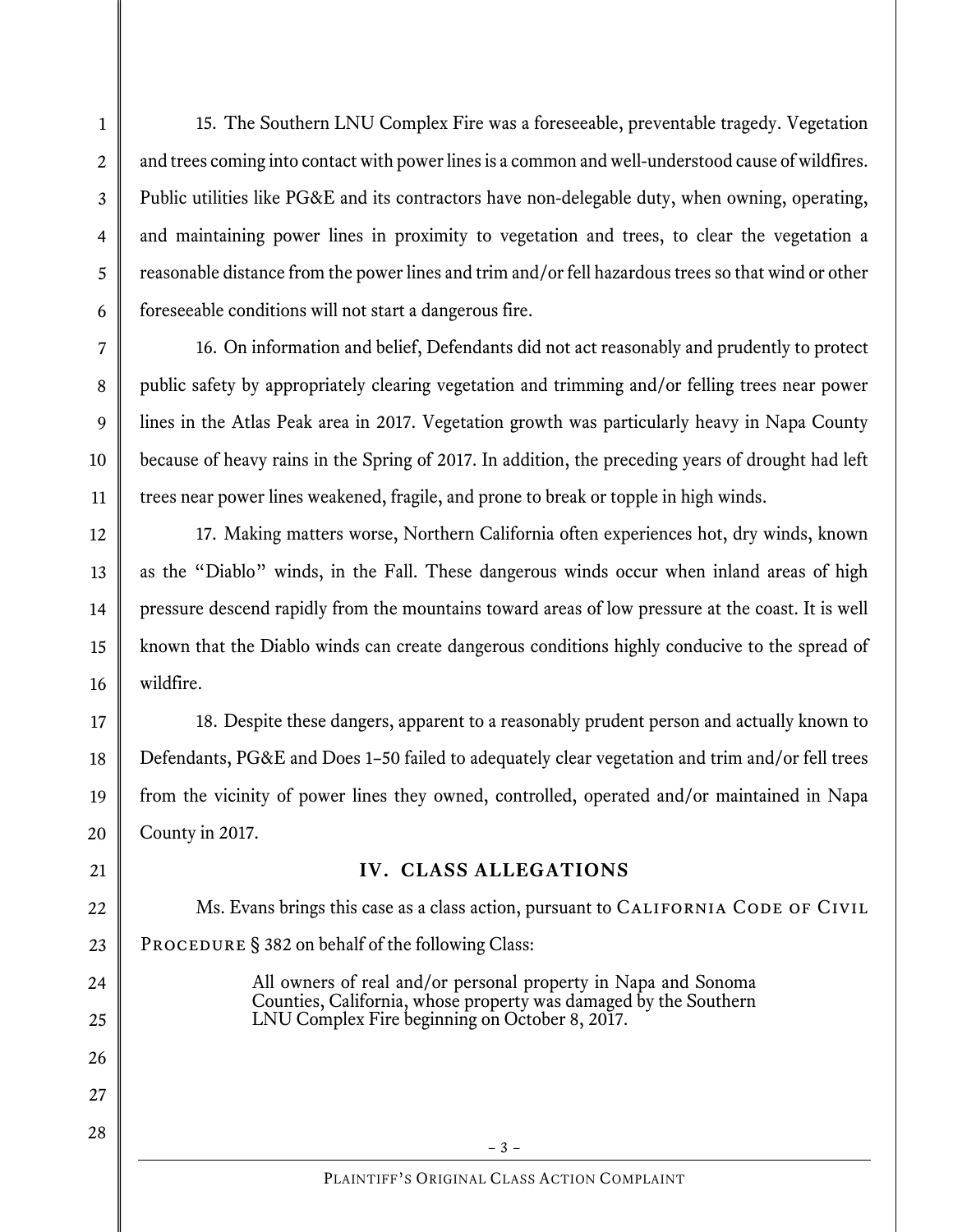Excluded from this Class are any employees, officers, or directors of any of the Defendants, any attorneys appearing in this case, and any judges assigned to hear this case as well as their immediate family and staff.

19. **Numerosity**. The Class members are so numerous that joinder of all members is impracticable. While the exact number of Class members is unknown at this time and can only be ascertained through appropriate discovery, Ms. Evans is informed and believes that the Southern LNU Complex Fires destroyed at least 481 structures and damaged or threatened at least an additional 1,052 structures.

20. **Existence and Predominance of Common Questions**. Common questions of law and fact exist as to all members of the Class and predominate over any individual questions. These common questions include, among others:

- (a) whether Defendants were negligent in failing to maintain adequate vegetation clearance around power lines in Napa County;
- (b) whether Defendants were negligent in failing to adequately trim and/or fell trees near power lines in Napa County;
- (c) whether Defendants were negligent per se in failing to comply with California law and California Public Utility Commission ("CPUC") Regulations for vegetation clearance and trimming and/or felling trees around power lines;
	- (d) whether Defendants' negligence and/or negligence per se caused the Southern LNU Complex Fire;
	- (e) whether Defendants are strictly liable for damages caused by their hazardous activities;
	- (f) whether, as a result of Defendants' unlawful actions, Ms. Evans and the Class are entitled to injunctive, declaratory, and monetary relief and, if so, the amount and nature of such relief.
- 23 24 21. **Typicality**. Ms. Evans' claims are typical of the Class members' claims as she, like all Class members, suffered damage to her property as a result of the Southern LNU Complex Fire. Ms. Evans bases her claims and those brought on behalf of the Class on the same legal and remedial theories, and Ms. Evans is entitled to relief under the same causes of action and on the same facts as other Class members.
- 25 26 27 28

1

2

3

4

5

6

7

8

9

10

11

12

13

14

15

16

17

18

19

20

21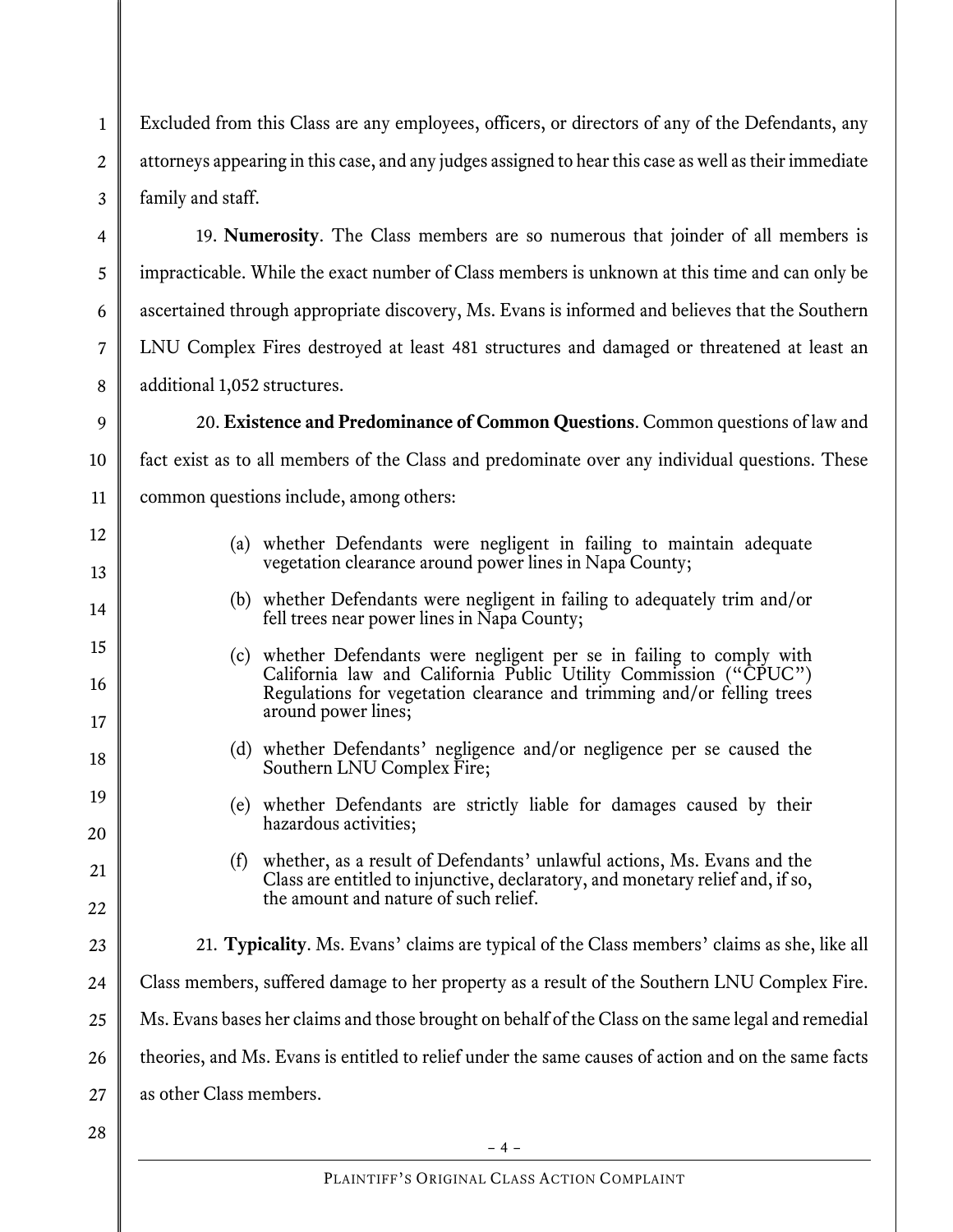22. **Adequacy**. Ms. Evans is an adequate Class representative, has retained competent counsel experienced in class action and fire cause and origin litigation, and will fairly and adequately protect the Class's interests.

3 4

5

6

7

8

9

10

11

12

13

14

15

16

17

18

19

20

21

22

23

24

25

1

2

23. **Superiority**. A class action is superior to other available methods for the fair and efficient adjudication of this controversy because liability will be determined based on common facts and legal theories, and the damages sought are such that individual prosecution would prove burdensome and expensive for litigants and the courts. In addition, prosecution of separate lawsuits by individual members of the Class would create a risk of inconsistent and varying adjudications, which would establish incompatible standards of conduct.

24. **Manageability**. Plaintiff anticipates that there will be no difficulty in the management of this litigation as a class action. If it is expedient to do so, Ms. Evans will submit at the appropriate time a plan for phased resolution of liability and damages issues to facilitate the efficient conduct of this action.

25. **Injunctive Relief**. Class certification is also proper because Defendants have acted on grounds generally applicable to the Class, making equitable or declaratory relief appropriate with respect to the Class as a whole.

## **V. CAUSES OF ACTION**

## **COUNT ONE – NEGLIGENCE**

26. Ms. Evans incorporates by reference all preceding paragraphs as though fully stated here.

27. Defendants have a non-delegable duty to use reasonable care in maintaining clearance of vegetation and trimming and/or felling trees near power lines that they own, control, operate and/or maintain. This duty includes, but is not limited to, a duty to maintain clearance greater than the minimum clearance required by statute and/or CPUC regulations where the circumstances at a particular location make greater clearance reasonably necessary to ensure public safety.

28. Defendants failed to take due care in clearing vegetation and trimming and/or felling trees near power lines they own, control, operate and/or maintain in Napa County in 2017,

26 27 28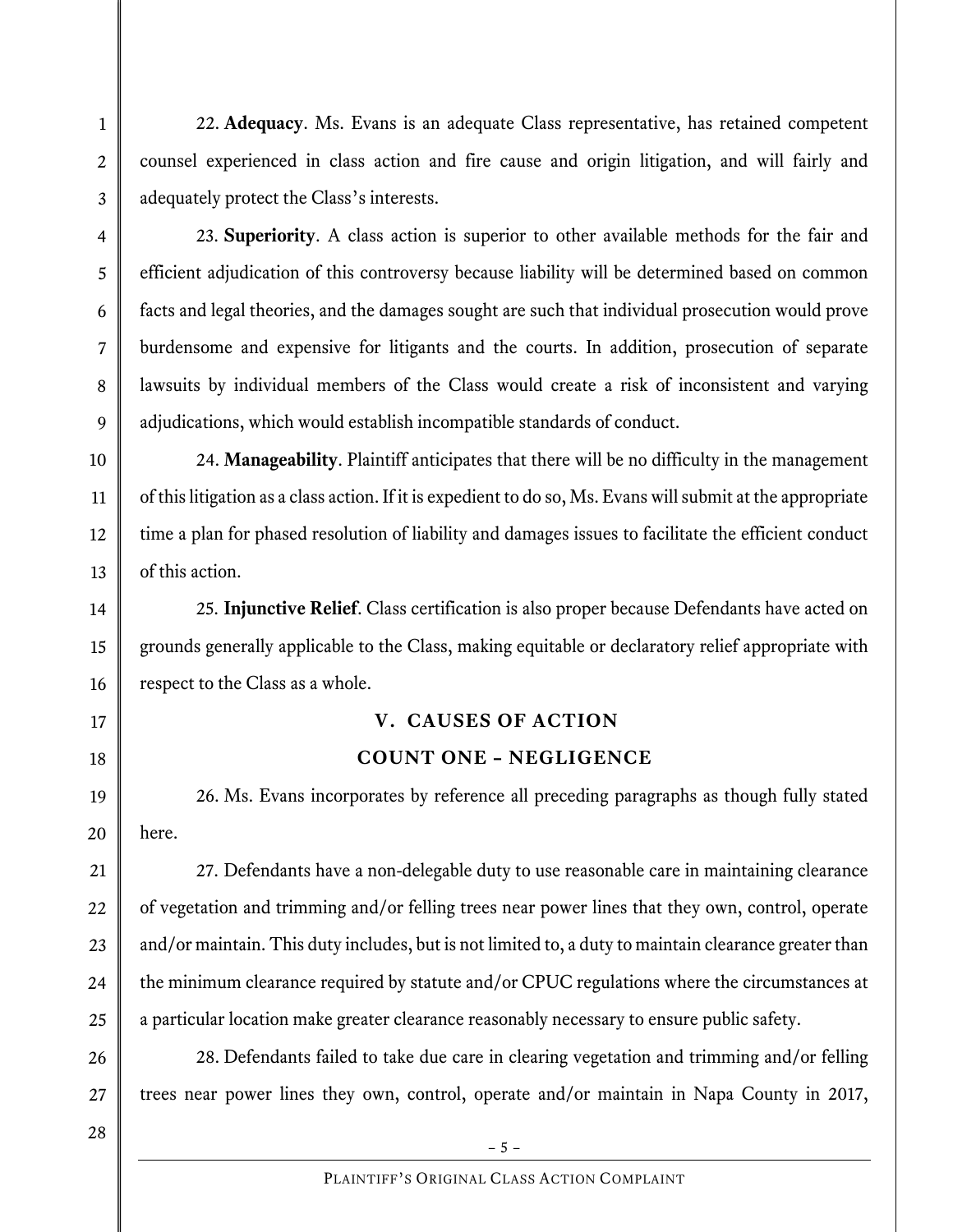particularly in light of the increased vegetation growth caused by an exceptionally wet Spring, the presence of drought-stricken trees, and the foreseeable dry, windy Fall conditions.

29. Defendants' negligence proximately caused the Southern LNU Complex Fire, injuries to Ms. Evans and the Class members, and damage to their properties.

30. In light of the known risks of wildfire, Defendants' failure to take due care was despicable conduct carried on in conscious disregard of Plaintiff's and the Class members' rights and safety. Defendants' conduct in failing to maintain safe vegetation clearances and trim and/or fell trees around power lines they own, control, operate, and/or maintain in conscious disregard of Plaintiff's and the Class members' rights also constituted oppression, because it subjected Plaintiff and the Class members to cruel and unjust hardship. Plaintiff and the Class members are therefore entitled to exemplary damages under CALIFORNIA CIVIL CODE § 3294.

# 12

13

14

15

16

17

18

19

1

2

3

4

5

6

7

8

9

10

11

### **COUNT TWO – NEGLIGENCE PER SE**

31. Ms. Evans incorporates by reference all preceding paragraphs as though fully stated here.

32. Pursuant to California Public Resources Code §§ 4292 & 4293 and Rule 35 of CPUC General Order 95, Defendants have a legal responsibility to maintain minimum vegetation clearances around power lines and to trim and/or fell dead or weakened trees that could fall on power lines that they own, control, operate, or maintain.

33. On information and belief, Defendants failed to comply with the requirements of California Public Resources Code §§ 4292 & 4293 and Rule 35 of General Order 95, leading to dangerous conditions in Napa County, where vegetation grew closer to power lines than the minimum clearances specified by statute and rule, and dead or weakened trees remained dangerously close to power lines which Defendants owned, controlled, operated, and/or maintained.

34. Defendants' violation of these statutes and rules proximately caused the Southern LNU Complex Fire, injuries to Ms. Evans and the Class members, and damage to their properties.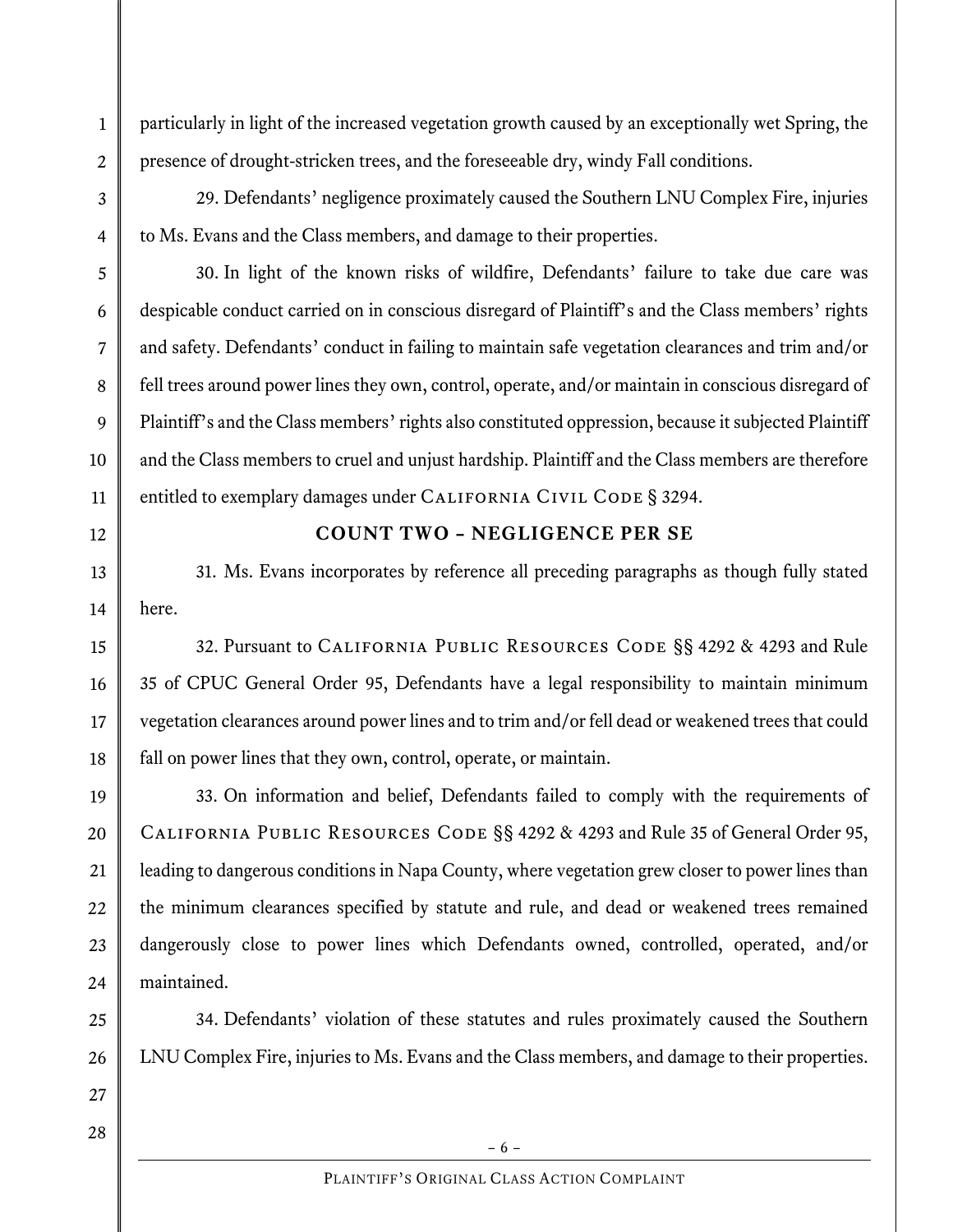35. In light of the known risks of wildfire, Defendants' failure to comply with California Public Resources Code §§ 4292 & 4293 and Rule 35 of General Order 95 was despicable conduct carried on in conscious disregard of Plaintiff's and the Class members' rights and safety. Defendants' conduct in failing to maintain safe vegetation clearances and trim and/or fell trees around power lines they own, control, operate, and/or maintain in conscious disregard of Plaintiff's and the Class members' rights also constituted oppression, because it subjected Plaintiff and the Class members to cruel and unjust hardship. Plaintiff and the Class members are therefore entitled to exemplary damages under CALIFORNIA CIVIL CODE § 3294.

#### **COUNT THREE – STRICT LIABILITY**

36. Ms. Evans incorporates by reference all preceding paragraphs as though fully stated here.

37. Defendants' operation and maintenance of electrical power lines in proximity to vegetation and trees in Napa County is an abnormally dangerous activity, due to the possibility of wildfires.

38. Defendants' acts and/or omissions in operating and maintaining electrical power lines in proximity to vegetation and trees in Napa County caused the Southern LNU Complex Fire, which is the type of harm to be anticipated as a result of the risk created by such hazardous activity.

39. As a direct and/or legal result of Defendants' acts and/or omissions, Ms. Evans and the Class have suffered significant injuries and property damage.

#### **COUNT FOUR – DECLARATORY AND INJUNCTIVE RELIEF**

40. Ms. Evans incorporates by reference all preceding paragraphs as though fully stated here.

41. An actual controversy has arisen and now exists between Ms. Evans, on behalf of the Class, and Defendants concerning their respective rights and duties in that Ms. Evans contends that Defendants' acts or omissions caused the Southern LNU Complex Fire, whereas Defendants dispute their responsibility.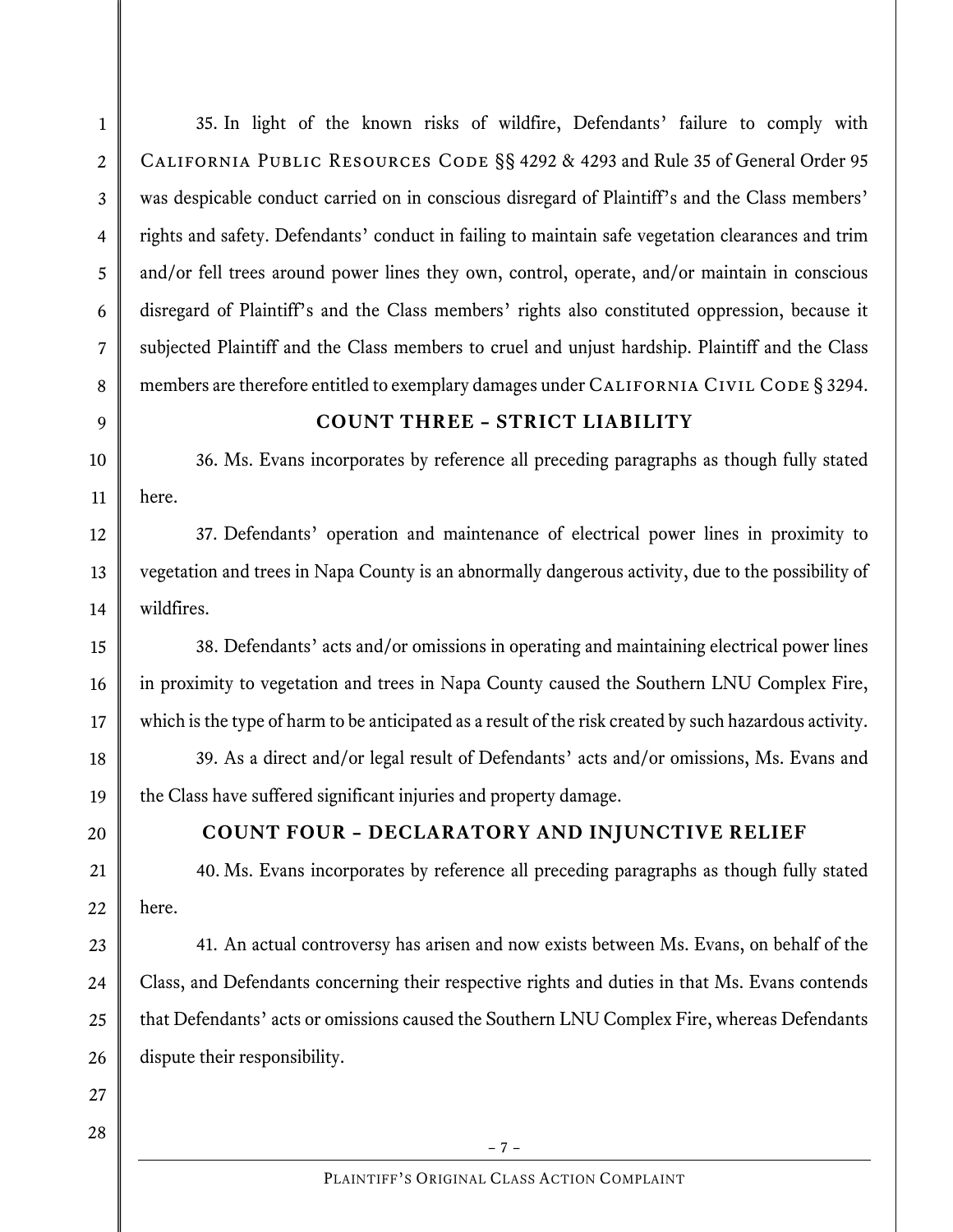2 3 4 5 6 7 8 9 10 11 12 13 14 15 16 17 18 19 20 21 22 23 24 25 26 27 responsibility for injuries, damages, and losses caused by the Southern LNU Complex Fire should be established. Current uncertainty regarding legal responsibility for the Southern LNU Complex Fire is adding to the burdens that fire victims face. 43. In addition, Ms. Evans and the Class members have no adequate remedy at law in that monetary damages alone will not fully compensate them for the continuing nature of the harm caused by the Southern LNU Complex Fire. An injunction is therefore appropriate to order Defendants to establish a fund for compensation of victims of the Southern LNU Complex Fire and to grant equitable jurisdiction to this Court to supervise fair distribution of this fund. **VI. PRAYER**  WHEREFORE, Ms. Evans, on her own behalf and on behalf of the Class, prays for relief against Defendants including: (a) an Order requiring Defendants to preserve all evidence regarding the cause of the Southern LNU Complex Fire; (b) an Order requiring Defendants to preserve all evidence regarding their vegetation clearance and tree trimming operations in Napa County from 2016 to the present; (c) an Order declaring this action to be a proper class action and certifying Ms. Evans as the Class Representative and her counsel as Class Counsel; (d) appropriate damages to Plaintiff and the Class members; (e) exemplary and/or punitive damages as appropriate to deter and punish Defendants for their actions; (f) a declaration that Defendants are legally responsible for injuries caused by the Southern LNU Complex Fire; (g) fees, expenses, and costs to Plaintiff and her counsel; (h) pre-judgment interest from the date of filing of this lawsuit; (i) equitable, injunctive, or declaratory relief; and (j) all other relief to which Ms. Evans and the Class members may be justly entitled.

42. A judicial declaration is necessary and proper in order that Defendants' legal

1